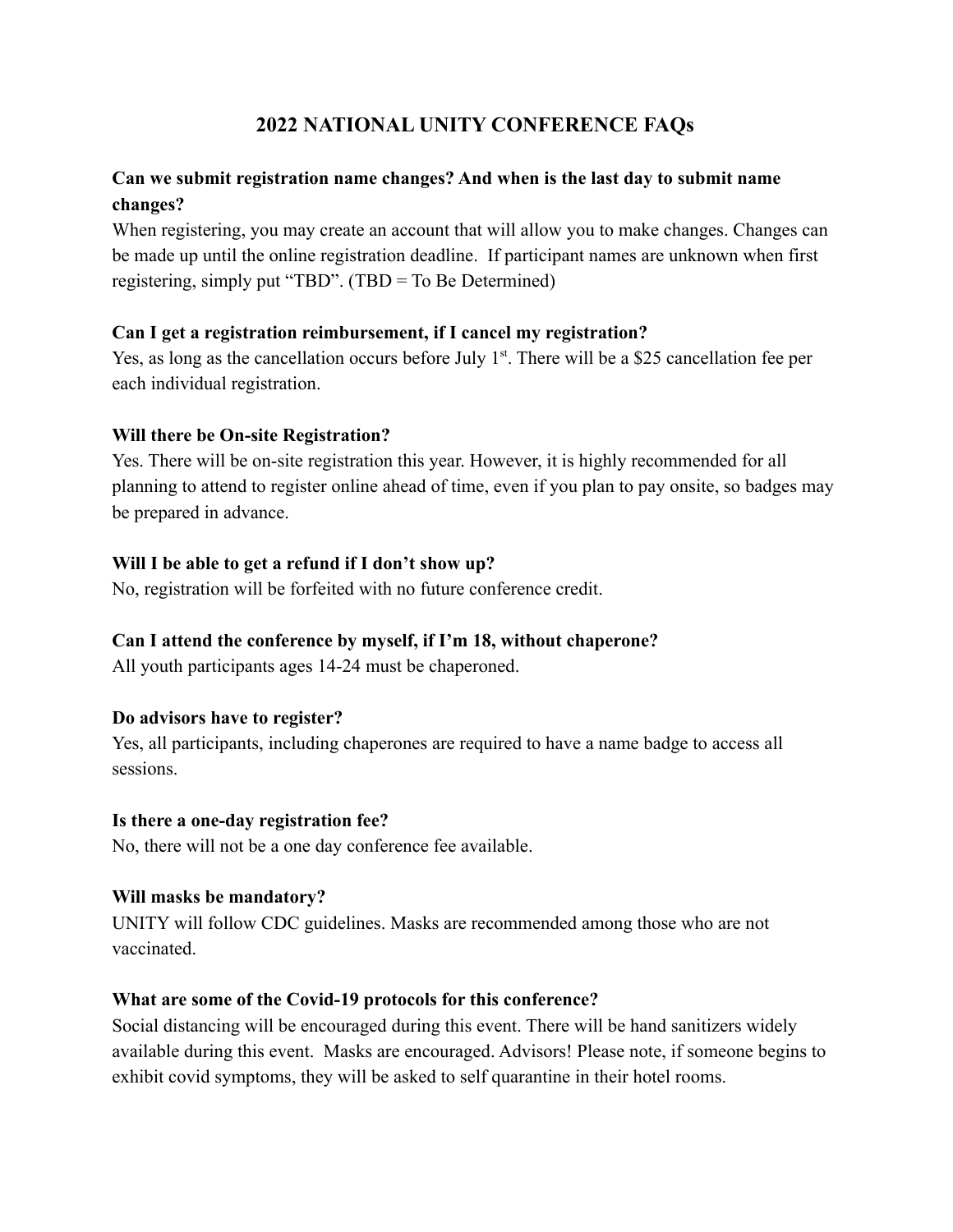# **Are COVID-19 vaccines required to attend?**

No, COVID-19 vaccines are not required for attendance. UNITY will abide by CDC guidelines for the duration of the conference. If you received a COVID-19 vaccine, you may consider keeping proof of your vaccination with you.

### **Can we pay a fee to attend just the banquet?**

The banquet fee is included for each registration. If a registered attendee wishes to bring a guest, you can pay for an additional banquet ticket online.

### **Are Purchase Orders accepted when making registrations?**

Yes, when registering please note the Purchase Order or indicate a pending purchase order. A purchase order will hold the current rate until payment is received for a fee of \$25 and must be paid within 60 days.

#### **Is there a dress code for the conference?**

Yes, casual to business casual. The dress code is similar to a school dress code.

#### **How many people can stay in a room?**

Rooms at the Hilton can accommodate up to 4 people (two double beds).

# **Will there be other host hotels with discounted rates?**

No other host hotel will be available with a conference rate.

# **What if we plan to arrive a day or two early or stay extra days? Will hotel rooms be available at the conference rate prior to or after the conference?**

There are limited hotel rooms available prior to and after the conference on a first come first served basis.

#### **Will transportation be provided to and from the airport?**

There is no free hotel shuttle service. You may try ride sharing apps like Uber or Lyft or Taxi service. Depending on the time of day, the cost one-way may be \$20 - \$30 depending on the type of vehicle you require.

#### **How far from Minneapolis St. Paul International is the hotel/conference site?**

The Hilton is approximately 9 miles from the Minneapolis St. Paul International Airport.

# **Do I have to be in a UNITY affiliated youth council to attend the conference?**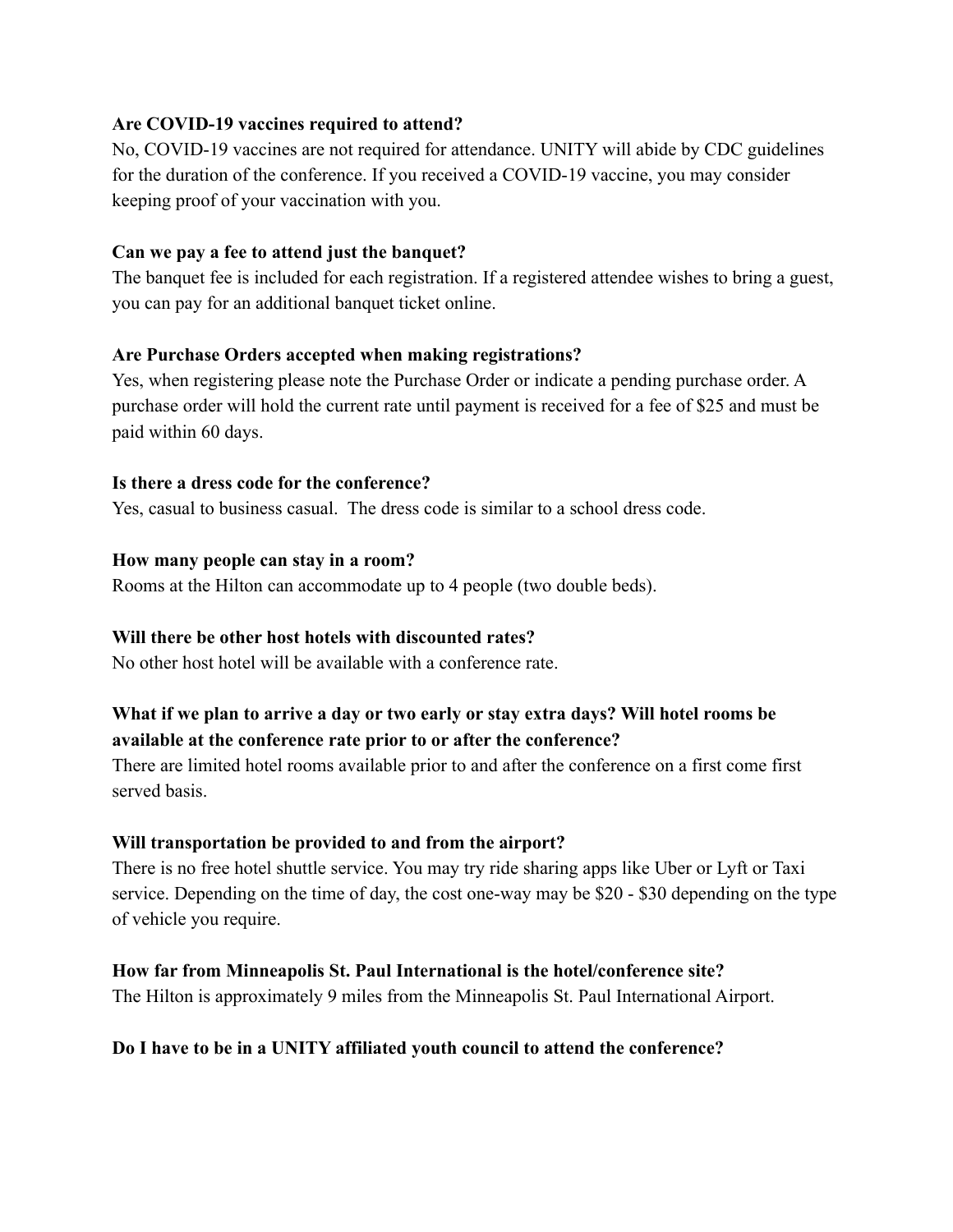No, you are welcome to attend as an individual. We encourage all youth councils to find out how to become affiliated and take advantage of the benefits, otherwise you are welcome to attend as a group or individual, affiliated or not.

### **Are students under the age of 14 allowed to attend?**

Yes, however, parents and advisors must consider whether topics and length of sessions are age appropriate.

# **Can I participate in the conference if I'm not a U.S. citizen?**

Yes, you can participate in our conference, however, per the National UNITY Council Constitution and Bylaws, youth participants who wish to vote in the business meeting are required to be a U.S. citizen. You may be an observer if you are not a U.S. citizen.

### **What will the weather be like in Minneapolis, during the conference days?**

The weather will be warm and humid with lows in the 60s and highs in the 80s.

# **I'm an Exhibitor. Will electrical power be available for my booth space?**

Exhibitors and workshop presenters must specify ahead of time if they have any audio or visual needs. A charge may apply.

# **What will my workshop room be equipped with?**

Chairs and a podium will be provided.

#### **What are the parking fees?**

Parking is available at the host hotel but it is a public parking garage. The daily parking rate is \$15. You will be expected to pay when leaving and re-entering the parking garage. For more information about hotel parking, you may contact the hotel at (612) 376-1000. The Minneapolis Convention Center is within walking distance. For those not staying at the host hotel, public parking is also available at the convention center at the following rates:

| Early Bird (In before 8 am, out by 5 pm) | \$9  |
|------------------------------------------|------|
| 1 hour                                   | \$5  |
| $3 - 6$ hours                            | \$10 |
| $6 - 12$ hours                           | \$15 |
| $12 - 24$ hours                          | \$20 |
| <b>Lost Ticket</b>                       | \$25 |

#### **What are some fun things to do around the hotel in Minneapolis?**